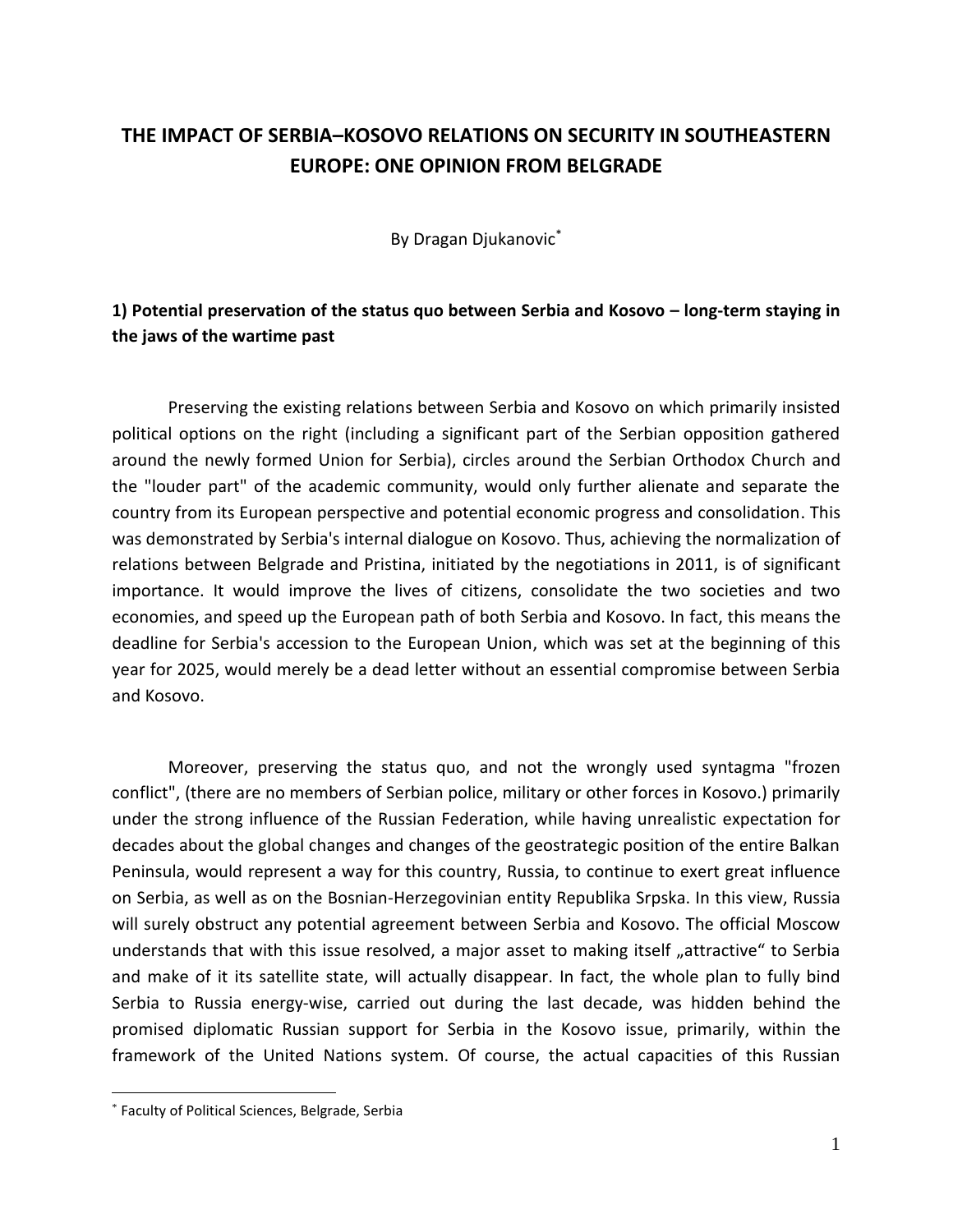support were not even close to the expectations of the then political elites in Serbia, but also did not serve the best interests of the country itself.

The long-term preservation of the status quo for Serbia would not represent the most favourable option given the demographic tendencies in Kosovo (primarily the fewer numbers of Serbian citizens), but also in the southern parts of Serbia. It would be advantageous primarily for the "multi-ethnic" criminal circles in Kosovo in avoiding the prevention of their numerous illegal activities. In fact, the lack of essential cooperation between the Ministry of Interior of Kosovo and the Ministry of the Interior of Serbia only contributes to the preservation of the existing situation. The cementing of the existing Belgrade-Pristina relations would not be favourable for either side because it would alienate Serbia and Kosovo from the European Union in terms of infrastructure, investment, energy and in any other way. That is why instruments of the European Union's influence on both sides are important. It will entice them to carry on with the dialogue and eventually to reach a compromise solution, but also to fully implement previous and future agreements.

When it comes to Serbia and Kosovo, the status quo would only deepen their mutual misunderstanding. However, it would also complicate the attempts of two societies (Serbian and Kosovo) and two peoples (Albanians and Serbs) to direct themselves towards the necessary mutual understanding and reconciliation. This would certainly affect the capacity of regional multilateral cooperation in which after 2012 Kosovo appeared as equal, but with special indications. The absence of compromise on full normalization and the continuation of the current difficult-to-maintain situation would also affect other parts of the Western Balkans region, and above all, Bosnia and Herzegovina. It would equally affect the implementation of the recent agreement between Greece and Macedonia (from 17 June 2018). It should additionally be noted that the full stability of the wider region of South-eastern Europe cannot be ensured without solving all these three important current Balkan issues.

## **2) Kosovo division – taken for granted, but a difficult solution to achieve**

In the Serbian public (parts of the political elite and the academic community), the issue of territorial rearrangement of Kosovo are frequently being discussed. The similar situation is with the Pristina authorities, which mention the potential "correction" of the Kosovo border so it includes Presevo, Bujanovac and Medvedja (Presevo Valley). The idea that the north of Kosovo, which was part of Serbia's territorial reorganization in 1959, should now be integrated into the rest of Serbia, was also very common. This idea has had its continuity from the time of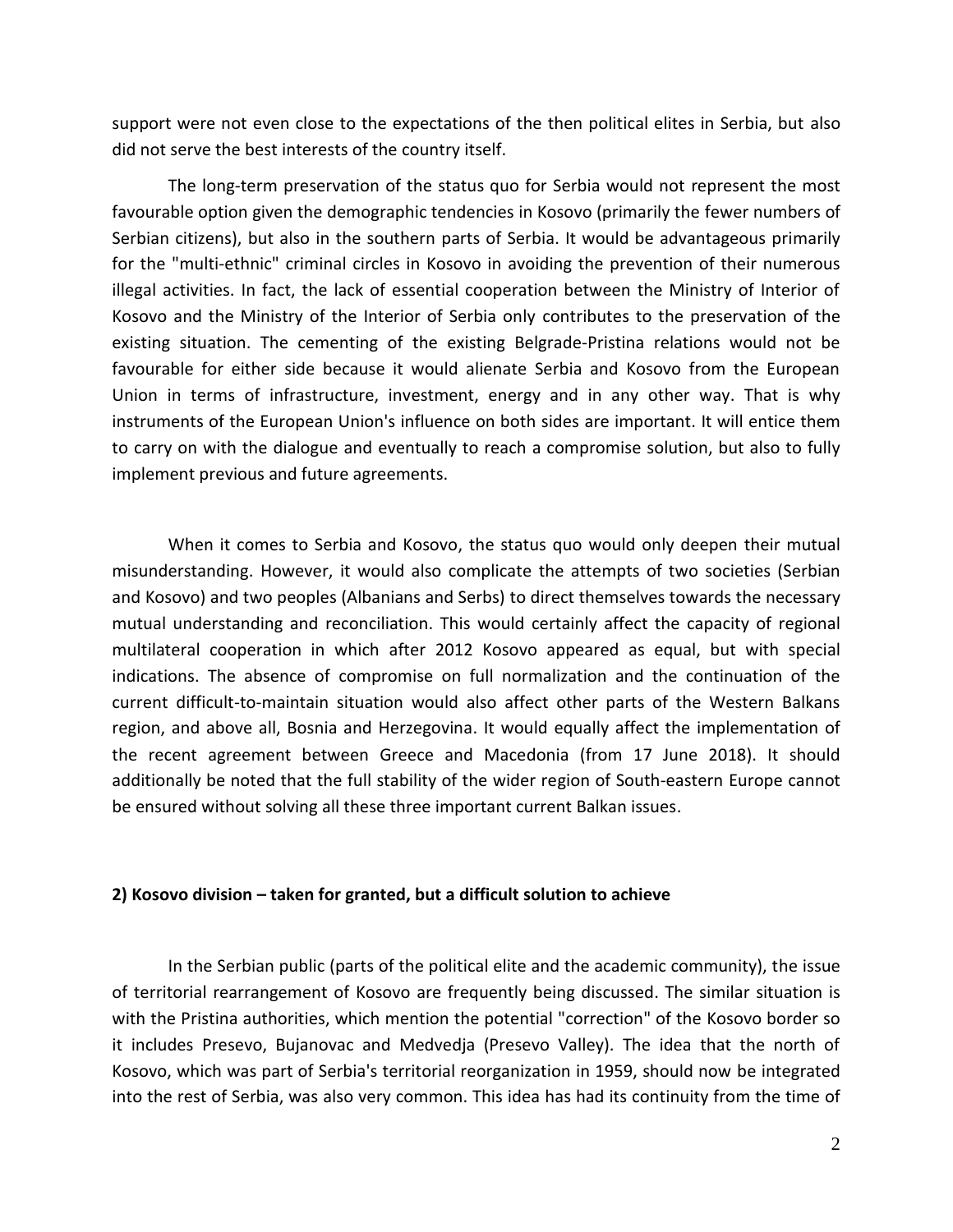Dobrica Cosic's plan in the mid-90s of the 20th century, that is, right before the outbreak of armed conflicts in Kosovo.

It should be noted that the United States and the European Union are certainly not in favour of this scenario because it could easily endanger the entire Yugoslav post-conflict area, which has been called the Western Balkans for almost two decades. Efforts to realize this scenario either through attempts to "extend" the territory of Kosovo or even "swap" the territory with the central parts of Serbia would only cause additional problems in the western parts of Macedonia. These problems would subsequently spread to the south and northeast of Montenegro, but also to Sandzak and Bosnia and Herzegovina. The Ahtisaari Plan (Comprehensive Proposal for the Kosovo Status Settlement, 2007) also insisted on preserving the borders of the former Socialist Autonomous Province of Kosovo immediately before the formal suspension of its autonomy, as of December 31, 1988. It should also be pointed out that in its conclusions of November 2005, the International Contact Group pointed out that the division of Kosovo was unacceptable. The Russian Federation agreed with that because in those years, it largely supported the Western mainstream regarding defining the final status of Kosovo.

Therefore, any new territorial organization of Kosovo, whether the announced "extension" to the southern parts of Serbia or the redefinition of the status of the northern predominantly Serbian Kosovo municipalities, could contribute to the strengthening of new radical political options primarily in Pristina, like the currently otherwise weakened Self-Determination movement. This would lead to inter-ethnic tensions in the already severely disturbed region of northern Kosovo and to wider regional instability.

On the other hand, nationalist circles in Serbia could additionally homogenize around this topic, with attempts to resolve this issue with the potential rebellion of local Serbs in the north or with the entry of Serbian security forces into the north of Kosovo. Of course, such plans are followed with the essential lack of understanding of the current security reality of Southeast Europe. However, such attitudes are only an echo of the previous way of thinking of leading representatives of the mainstream of the Serbian communists after 1987 and the nationalist elite in Serbia over the past decade. In fact, they never really understood the actual need for Kosovo's autonomy or had respect for its particularities and the collective rights of Kosovo Albanians.

That is why it is still extremely difficult for the prevailing part of the Serbian public to talk about facing the actual situation in Kosovo, especially after 1999 and 2008. Even today in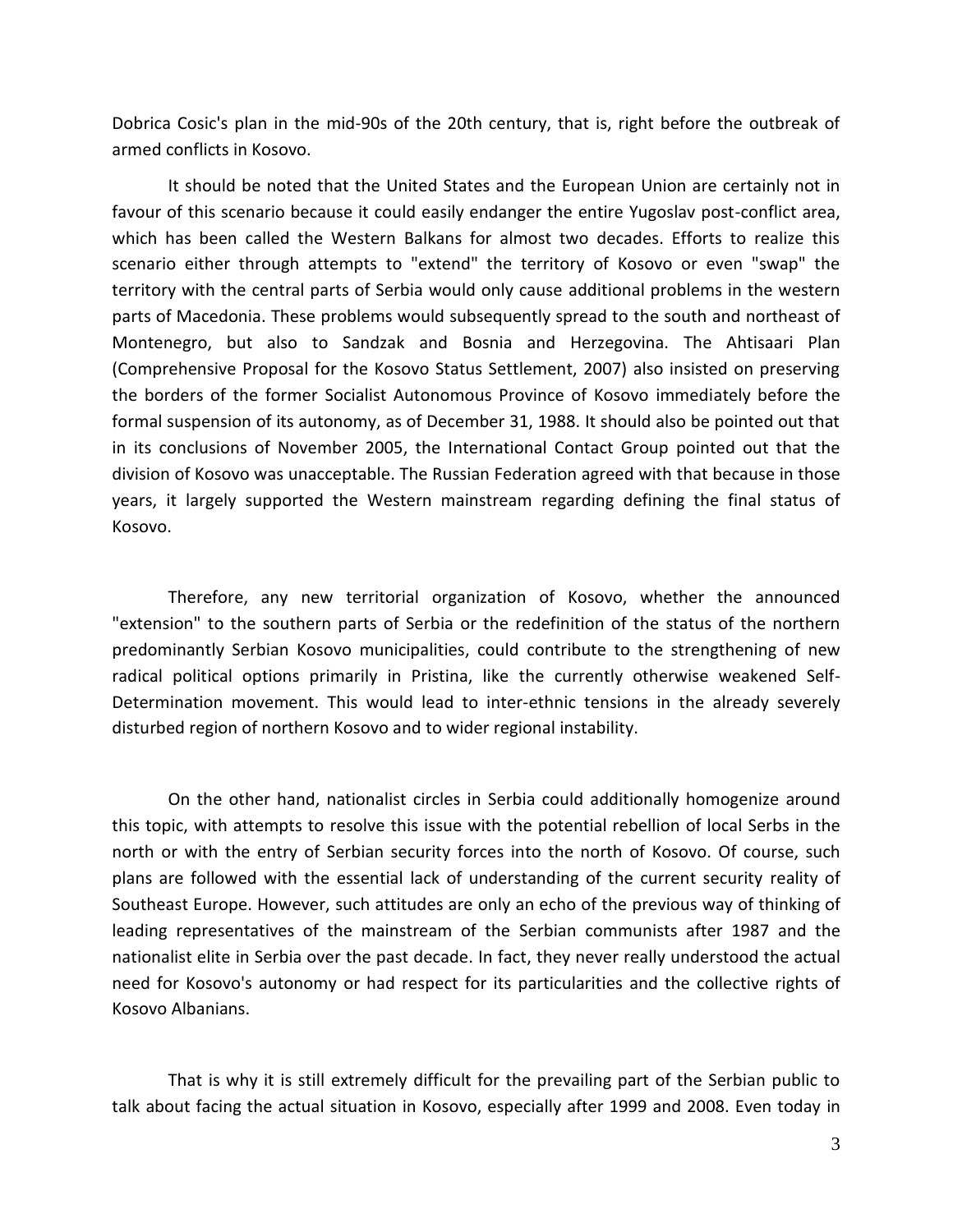Serbia the problem with Kosovo is predominantly perceived as a territorial issue ("we will not give 13 percent of the territory") on the one hand, or as an opportunity for the definite demarcation of Serbian and ethnic Albanian territories in the Balkans through the division of this territory, on the other.

In accordance with its Constitution Act (2008), Kosovo is defined as a community of Albanians and other ethnic communities (Article 3 of the Constitution). However, it is obvious that apart from the rhetorical attempts to speak about multiculturalism and multi-ethnicity of Kosovo, representatives of the Albanian political elite have not demonstrated any essential attempts to integrate the Serbian community, but also the Roma, Ashkali and Egyptians. The results of the 2011 Census in Kosovo (excluding northern Serb municipalities) showed the prevalence of the ethnic Albanians (92.93%), but the current ethnic majoritarianism must be overcome by a new model of minority inclusion. However, the significant participation of the Serbs (1.47%) in Kosovo's political life if it comes to a division or separation of the four northern municipalities (Leposavic, Zvecan, Zubin Potok and North Kosovska Mitrovica) will not be possible, given their demographic inferiority in the central and southern parts of Kosovo and the fact that, after the Bosniaks, they represent the second non-Albanian community in terms of numbers.

Moreover, the Serbs would become a nation of marginal or accidental presence, which in fact does not correspond to their real historical heritage of Kosovo. Introducing the issue of "swap" of territory between Serbia and Kosovo would only further destabilize the south of Serbia, which is of immense importance for the country, since it is the land connection with neighbouring Macedonia via Corridor 10, as well as with the Greek Aegean coast.

Besides, given the ethnic diversity of Bujanovac and the neighbouring area, with its significant Serb and Roma populations in addition to the Albanians, the "swap of territory"/"correction of the Kosovo border" might be a starting point for new tensions, as well as for the potential inter-ethnic conflicts. Of course, the final position of the United States on this issue, i.e. the position of the current Trump administration, is very important. Any suggestion of a potential change in the so far relatively rigid US attitude regarding the territorial integrity of Kosovo could only make the entire process of finalizing the normalization of relations between Serbia and Kosovo more difficult. It can also prolong it and significantly slow it down.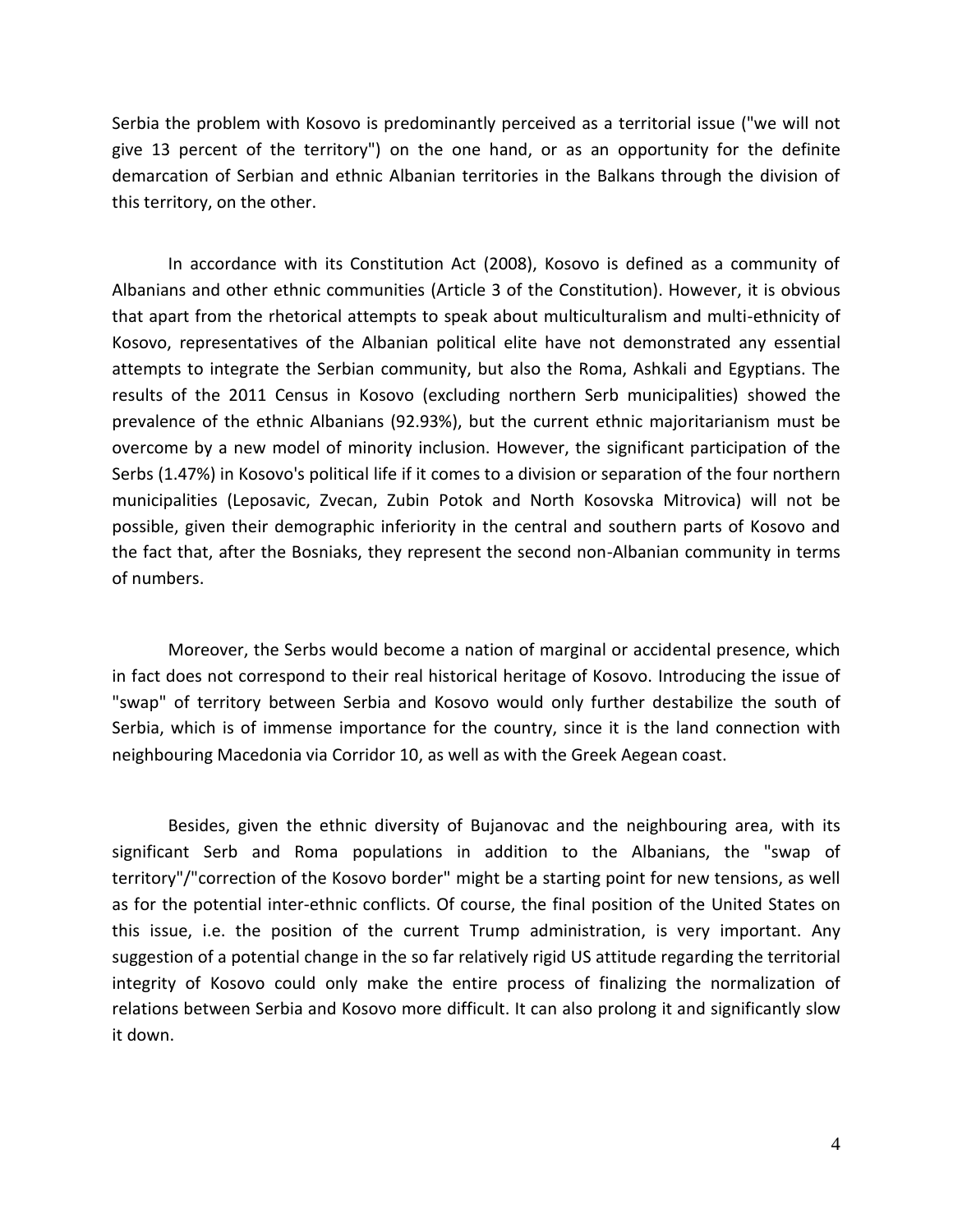The sporadic support of certain circles in Russia for the division of Kosovo, which surfaced during the first half of 2018, could also lead to nurturing of otherwise ungrounded expectations by the authorities in Belgrade, and to hopes that this could really happen. Consequently, it can make the conclusion of a comprehensive legally binding agreement on the normalization of relations between Serbia and Kosovo, as it was foreseen by the EU Enlargement Strategy for the Western Balkans until 2025 (February 6, 2018), completely uncertain in the short term.

Therefore, the potential change of the 1959 borders of Kosovo or the return to the borders until 1954 (when the Presevo Valley was part of Kosovo) would only produce additional instability primarily in the immediate environment (Sandzak and South Serbia), but also in Macedonia and some parts of Montenegro. However, based on several statements by representatives of the authorities in Belgrade, it seems that the impossibility of such a plan is recognized and that this initiative comes rather late. This is also due to the reasonably strong attitude of the Federal Republic of Germany regarding the change of boundaries.

On a wider European scale, the division of Kosovo would be a sound basis for recognition of the Russian annexation of Crimea and recognition of the change of the Ukrainian borders. However, it would undoubtedly affect the situation in Georgia and Moldova as well. This would strengthen the Russian factor, and not only in that part of the post-Soviet space. The eventual division of Kosovo would have significant implications for wider stability in Southeast Europe, especially if it led to inter-entity tensions and new spirals of conflict. Despite the strengthened presence of the North Atlantic Treaty Organization in the Western Balkans and in the Southeast of Europe, it seems difficult to prevent potential problems that might occur in the meantime.

It is also clear that the division of Kosovo in the way that is often debated by the Serbian public would additionally damage the interethnic relations. We still bear in mind that the declaration of Kosovo's independence in 2008 was followed by the departure from northern Kosovo of, already small numbers, ethnic Albanians, but also members of other non-Serb communities. The Kosovo authorities and Albanian political leaders understand the strategic importance of the Ibar Kolašin, the southern slopes of Kopaonik and in particular, the immediate vicinity of Pančić's summit (alt. 2017 mt) to the position of the whole of Kosovo. Moreover, this part of Kosovo is rich in hydro potentials and in that sense, it is even more important to the Pristina political elite.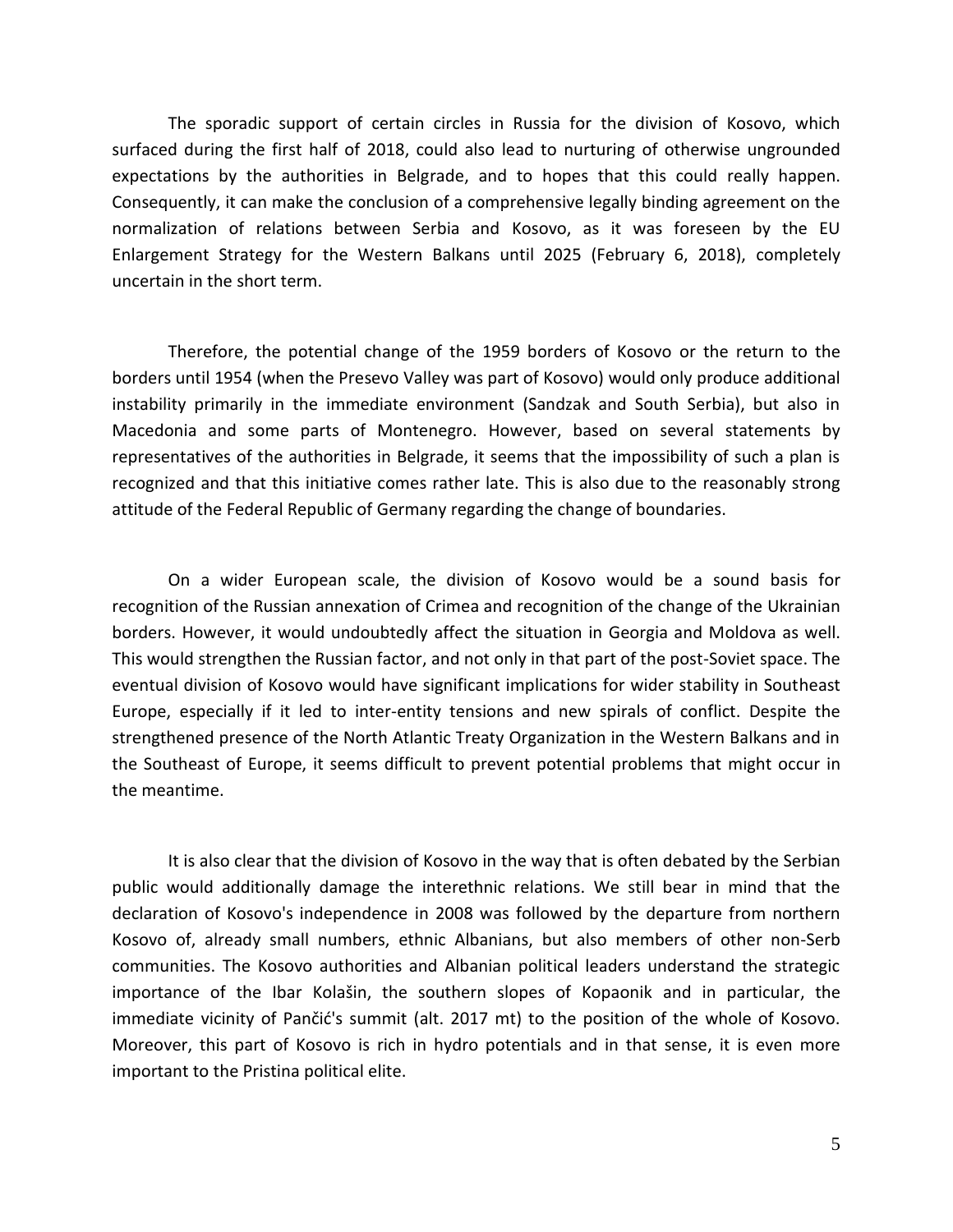However, since the option of border change/territorial swap has not yet been ruled out by the presidents of Serbia and Kosovo or the US officials, this topic should be analysed in the light of the anticipated completion of the dialogue between the two sides. If we first manage to secure mutual agreement for this option, which implies a broader consensus within the Serbian and Kosovo societies, and secondly the EU and US consent, then it should be implemented exclusively in a peaceful manner.

## **3) The timid public announcement of a compromise between Serbia and Kosovo and its frequent stigmatization in the Serbian public**

The Kosovo problem, as the previous source of the Yugoslav crisis, which escalated in its most radical form ten years after large demonstrations in major Kosovo cities in 1981, is still one of the leading sources of instability in the Western Balkans, but also in Southeast Europe. It is apparent that Belgrade's decades-long attempts during the 20th century to fully integrate Kosovo into the political system of Serbia had not yielded significant results, and that the crisis escalated in 1998, especially in 1999. In this context, it is very important to point out that Serbia, formerly the Federal Republic of Yugoslavia, did not have any state-legal relations with Kosovo after 1999. This was indicated by the unsuccessful agreement from Rambouillet (February 1999) within the institutional integration of Kosovo into the then two-member Federal Republic of Yugoslavia (Serbia and Montenegro).

Therefore, a completely new political, economic, security system had been formed in Kosovo, independently from Serbia/Yugoslavia/SCG. Since then, it has been a necessity for Serbia and Kosovo to establish such relations that would overcome their different approach to the status of Kosovo, but which would also enable both sides to relieve and tackle many tensions in Southeast Europe through the relaxation of their relations. Attempts to accomplish this over the past decade have failed. However, the seven years-long process of normalization of relations between Belgrade and Pristina, which started with the so-called technical issues, has now reached the point of necessity to conclude a comprehensive and legally binding determination of relations between Serbia and Kosovo.

At this moment, a significant part of the Serbian public is not ready to look favourably on a potential deal with Kosovo. Moreover, it seems that the front of political parties and movements is united with the primary goal of preventing it. There is also the Serbian Orthodox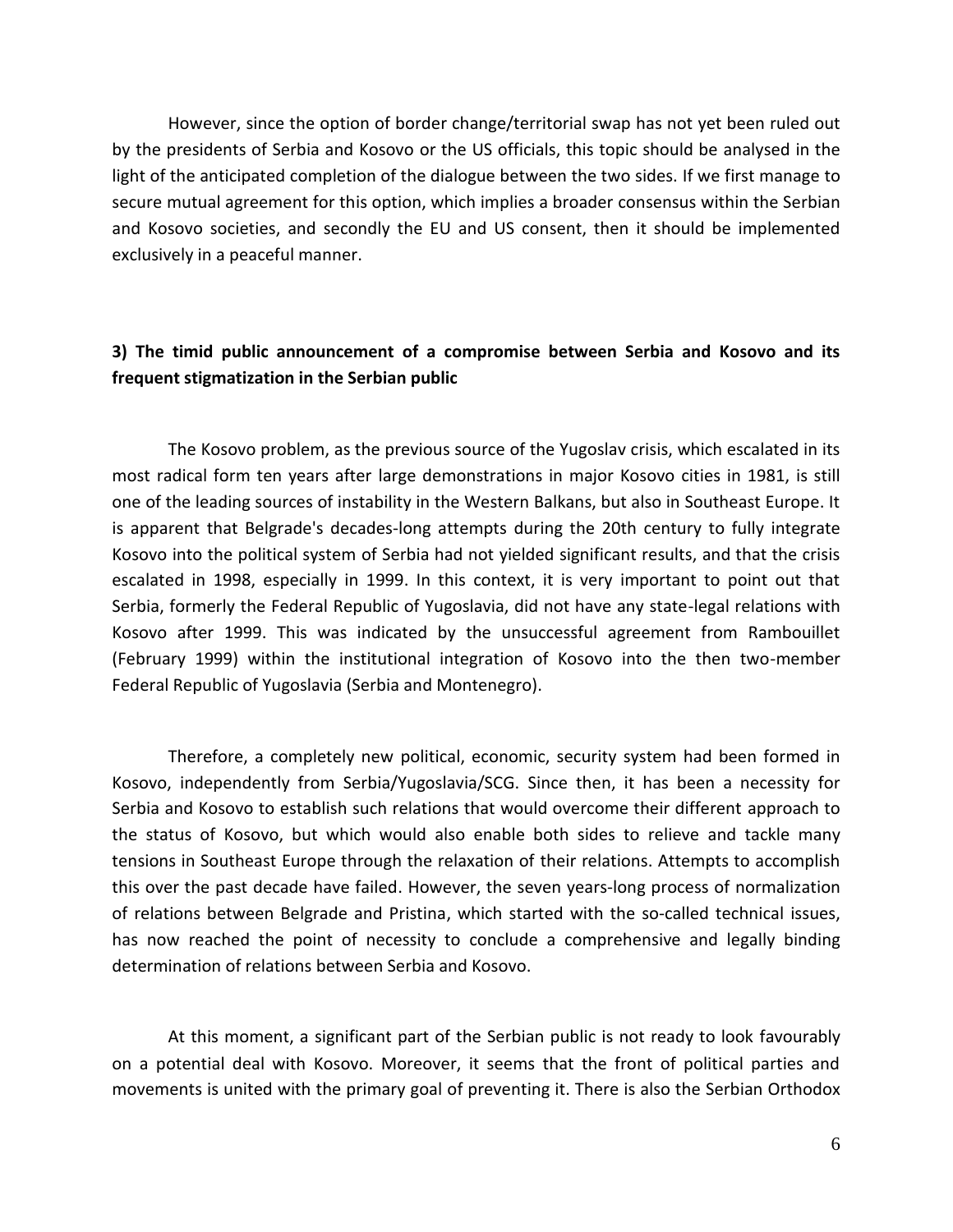Church, which does not support a potential deal in any segment, and which in the regional context has problems not only with the Roman Catholic Church and the Islamic Community, but also with all the neighbouring Orthodox churches. An additional aggravating factor is the strengthened (para) political influence of Russia in Serbia, well cherished during the time of the former Prime Minister Vojislav Koštunica (2004-2008). The absence of the desire for a compromise between Serbia and Kosovo is evident in the part of the academic community associated with the right-wing political heritage, and clerical and conservative orientations.

Any attempt to accept a compromise with Kosovo will be perceived in Serbia as a "betrayal", "surrender" or open political weakness from the above-mentioned circles. On the other hand, it is clear that the strategy of avoiding compromise by certain political circles is largely guided by the support of the official Moscow and recently, it seems, also by Beijing.

It should also be noted that more radical political circles in the political corpus of Kosovo Albanians are also not ready for a minimum agreement with Serbia. In this, they see a permanent threat to Kosovo's statehood proclaimed in 2008 and the unity of its territory. It seems the European Union does not work at full capacity to change such a situation and substantially converge the two sides despite the new stage in normalization of the relations between Serbia and Kosovo that began in July 2017 with the meeting of the two presidents. And the new incentives for this process since the end of June 2018 have not produced the expected results, although it is evident that the rhetoric of the authorities in Belgrade and Pristina is obviously becoming moderate.

However, it should be emphasized that some actors in both societies are interested in normalization and act towards it. These are primarily businessmen, whose cooperation can be assessed as good and well-institutionalized through the chambers of commerce and regional arrangements. Then, there are civil society organizations that through very agile nongovernmental organizations and cultural, media and even scientific cooperation, create the basis for the normalization of mutual relations.

The space for compromise between Serbia and Kosovo is undoubtedly large and each agreement would also strengthen the European perspective of two sides. It is necessary to implement all agreements that have been signed since 2011, especially regarding the establishment of the Community of Serb Majority Municipalities (ZSO), but also energy agreements. In this sense, there is also the possibility that the two sides will approach each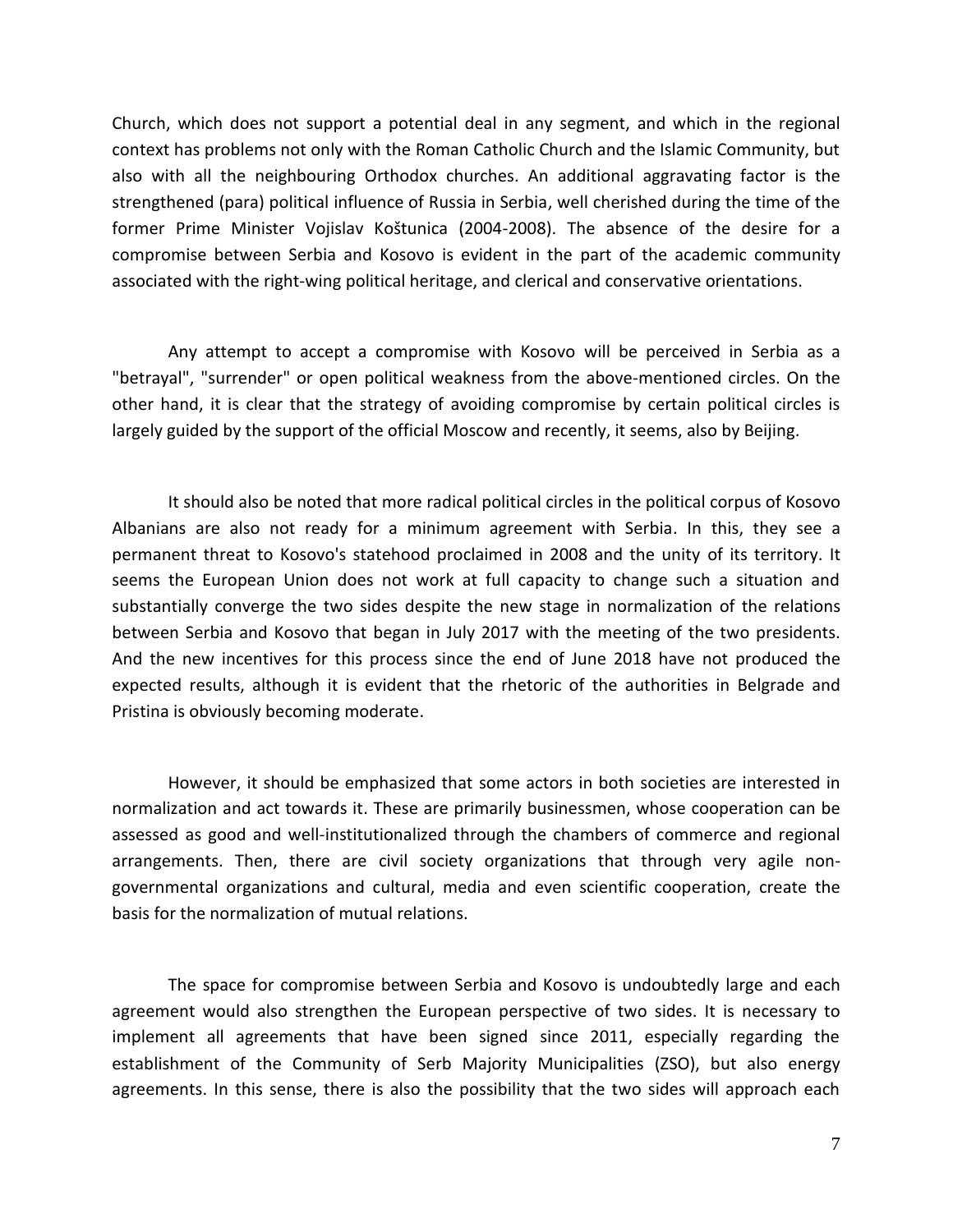other without a formal mutual recognition. This would lead to a significant improvement of the situation in the region of Southeast Europe, strengthening of regional cooperation, improvement of economic opportunities in the region and improvement of the standards of the citizens of Serbia and Kosovo. Kosovo's membership in international organizations should not be a significant problem in this process since the membership in these institutions is not the automatic confirmation of the recognition of its independence by Serbia.

The wider context of European integration is also an important basis for achieving a full compromise between Kosovo and Serbia. In this sense is also significant cooperation in the field of infrastructure projects, transport (air, road and rail), further trade liberalization and alignment of investment promotion policies, mutual recognition of diplomas and strengthening of cooperation within numerous existing forums for cooperation in Southeast Europe and in the Western Balkans. The already established cooperation between the chambers of commerce of Serbia and Kosovo opens the possibility for new incentives and business activities in the third markets, but also full use of the CEFTA 2006 capacities.

By a comprehensive legally binding agreement both sides could secure:

1. Significant facilitation of the movement of people, goods, services and capital between the two sides; overcoming possible customs barriers; encouraging investment by both parties and their full legal protection; mutual incentives for the development of road, air and rail transport between the two territories;

2. Cooperation in relation to the central authorities of the two sides and their competencies in the fields of economy, transport, energy, telecommunications, technology, infrastructure, education, culture, judiciary, health, social protection, environment, agriculture and tourism. This cooperation should be operationalized through the conclusion of a large number of bilateral agreements in these areas. It is especially important to conclude a cooperation agreement in the area of civil, criminal and administrative matters, as well as judicial cooperation.

3. That both sides should agree on the necessity of suppressing hostile propaganda against the other signatory, which would be carried out by individuals or organized groups. They could also oblige not to show hostility to one another or to take such potential actions that jeopardize peace, in accordance with the Charter of the United Nations. It is important to encourage the cooperation of the ministries of the interior in the field of combating terrorism, organized crime and corruption;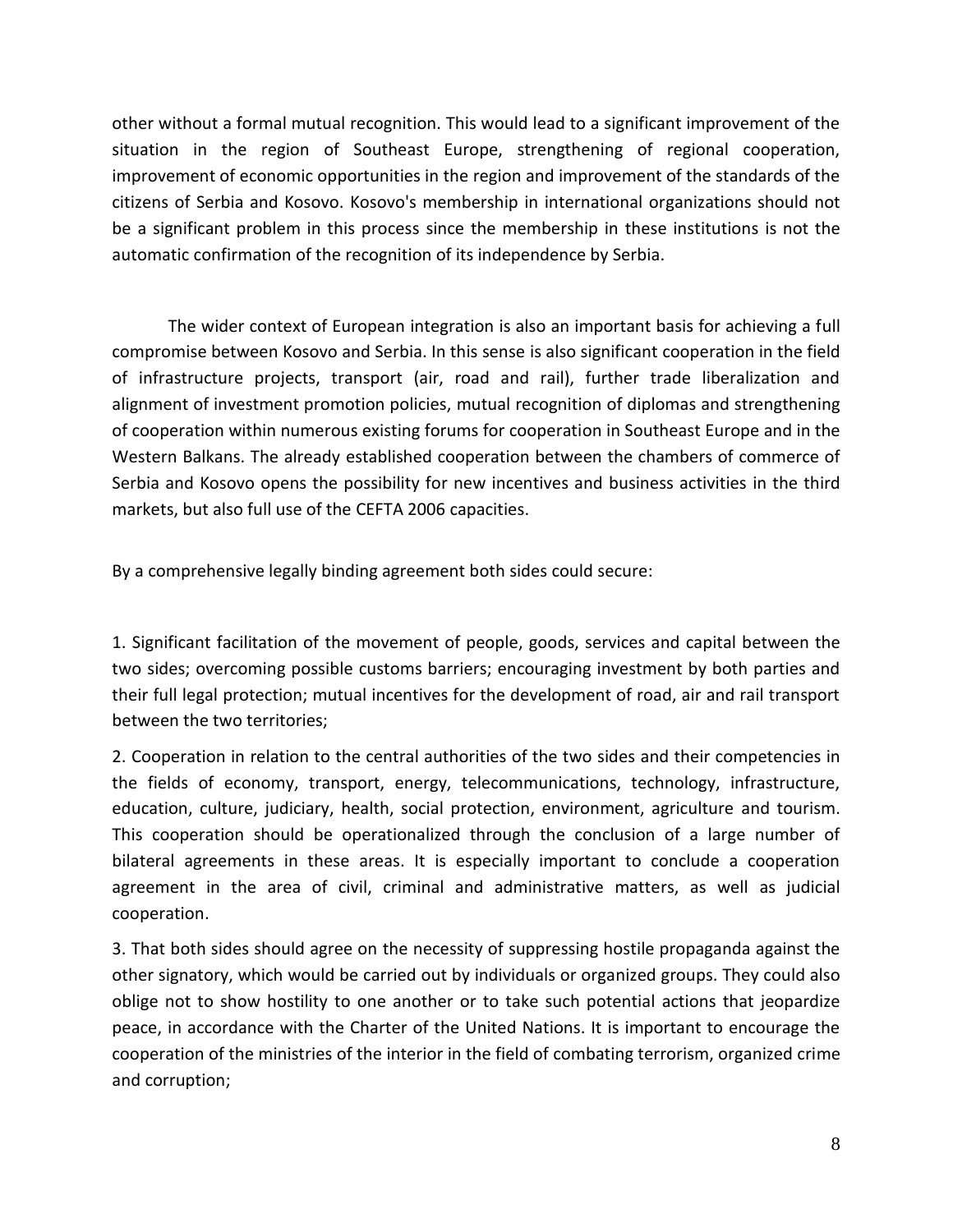4. That both sides should remain resolved to a peaceful bilateral resolution of the remaining outstanding issues (issues of missing persons, the return of internally displaced persons, issues of the movable and immovable property of Serbia, the position of the Serbian Orthodox Church in Kosovo). The non-discriminatory status of resolving property issues of citizens and organizations of the two sides is indispensable;

5. The full potential of cooperation between local communities of Kosovo and Serbia, with the possibility of financing Serbian municipalities in accordance with the First Agreement on Normalization (2013), cooperation in the field of education, regarding the position of Serbs in Kosovo;

6. That both sides commit themselves to strengthen the administrative and technical capacities of their liaison offices established in 2013.

7. The formation of a Reconciliation Commission, and for historical issues, which will be composed by experts - historians, lawyers, economists, political scientists and others whose basic aim will be to establish scientific and scholarly approach to interpretations of contemporary history, primarily of the 19th and 20th century, and the problems that followed this period; in this way, it will relieve both sides of the extremely unfortunate historical heritage and enable them to strive for true reconciliation.

We should particularly emphasize the fact that the United States, despite numerous other current international problems, has shown significant readiness to return to the problem of the "unfinished" Western Balkans, which has not yet been fully integrated into the EU and NATO, almost two decades since its post-conflict conception. This was shown primarily through their insistence on reaching an agreement regarding the name of Macedonia between the authorities in Skopje and Athens in early June 2018, but also through the announced support to the reform and democratic candidates in the upcoming parliamentary elections in Bosnia and Herzegovina, to be held in October current year.

Therefore, the United States, as the most important political but also security actor in the region of Southeast Europe, can provide a significant impetus to both sides in regard to accelerated negotiation dynamics. It can also strengthen the possibility of finding such creative solutions that will contribute to the win-win solution for both sides whose public still has maximalist goals and expectations related to the process of normalization. By achieving this agreement, Serbia would not only accelerate the path to the EU membership, but would also further strengthen the weakened political ties with the United States.